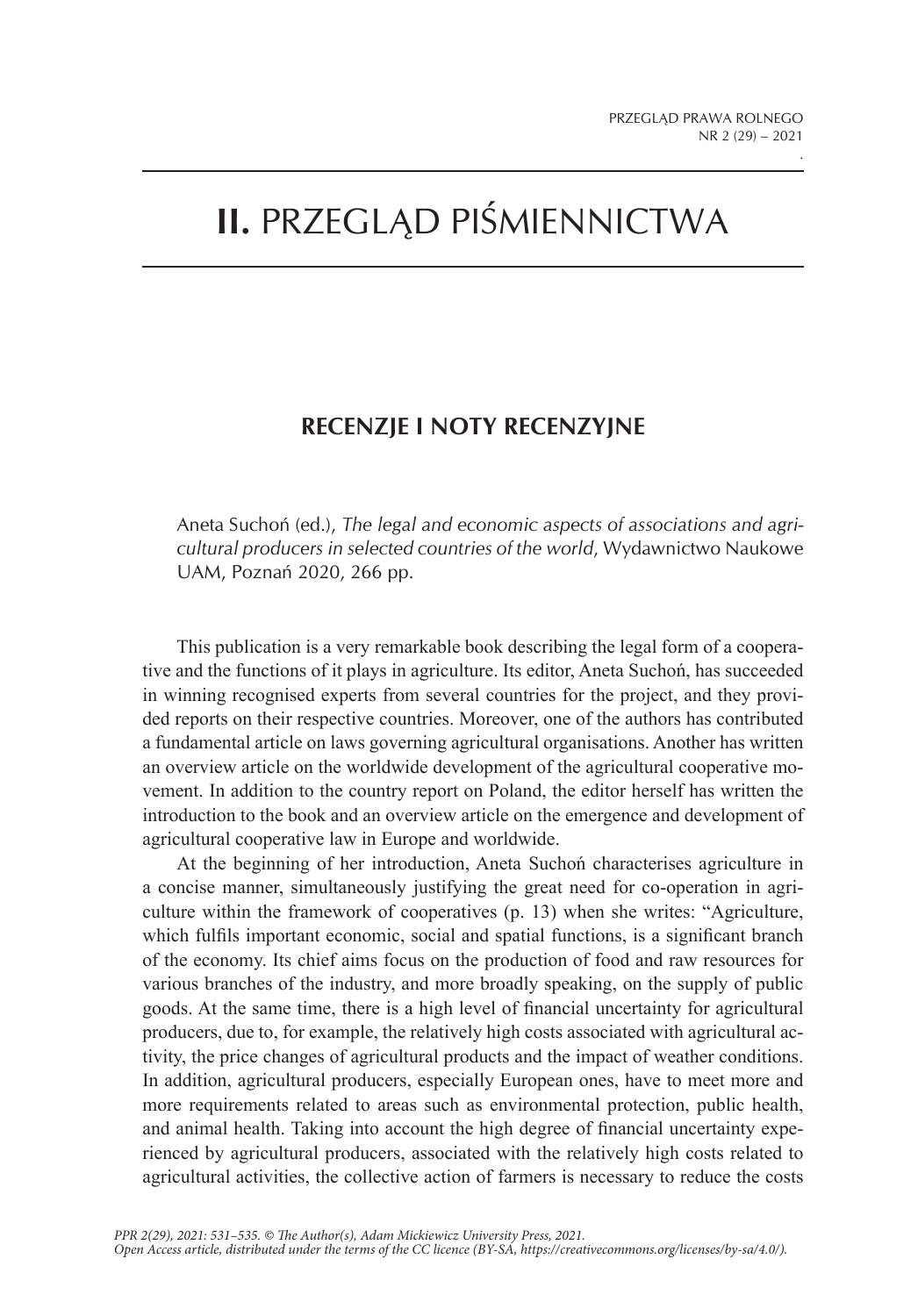of agricultural production, achieve higher prices for agricultural products and increase their competitiveness in the market."

Specifically for the USA, Aneta Suchoń explains (p. 16) that the majority of the approximately two million farmers belong to one or more cooperatives. Around 30 per cent of all agricultural products are sold through about 3000 manufacturing cooperatives. In this context, it should be mentioned that in the USA, a special antitrust law for agricultural cooperatives, especially in the dairy sector, has been in force for around 100 years, which privileges cooperatives by offering farmers opportunities to build countervailing power against the highly concentrated buyer side.<sup>1</sup> According to Suchoń, there are around 22,000 agricultural cooperatives in the European Union, and their total turnover exceeds EUR 347 billion. They have more than a 50% share in deliveries of the means of agricultural production and more than 60% in the purchasing, processing and marketing of agricultural products.

The European Union has also recognised that it is essential to give farmers more opportunities to organise countervailing power against the highly concentrated buyer side, which has been achieved with Regulation (EU) No 1308/2013. This puts European antitrust law into perspective, especially, for cooperatives. Suchoń rightly cites Section 131 of its Preamble which states (s. 17): "Producer organisations and their associations can play useful roles in concentrating supply, in improving the marketing, planning and adjusting of production to demand, optimising production costs and stabilising producer prices, carrying out research, promoting best practices and providing technical assistance, managing by-products and risk management tools available to their members, thereby contributing to strengthening the position of producers in the food chain." The relativisation under cartel law is expressed even more clearly in Section 139, where it is stated: "In order to ensure the viable development of production and thus a fair standard of living for producers in the beef and veal and olive oil sectors, as well as for producers of certain arable crops, their bargaining power *vis-à-vis* downstream operators should be strengthened."

Aneta Suchoń rightly emphasises that a cooperative is not only an object of study from a legal point of view, but also from a cognitive, social and economic point of view. Thus, in the EU, social policy, employment and regional development are also affected, all of which also have an impact on cooperatives (p. 18).

At the end of the Introduction (p. 21), she writes about the methodology which she chose for this work: "The basic research method involved the dogmatic analysis of normative texts, which is a characteristic feature of a lawyer's work. In the first place, the legislative acts concerning agricultural law and cooperative law were examined. The analysis of legislative acts in the field of civil, administrative and financial law accounted for the agricultural aspect."

<sup>&</sup>lt;sup>1</sup> See P. Richli, Ch. Busse, *Competition rules in agriculture, General report of Commission I,* in: CEDR (ed.), *Agriculture and Competition, XXIX European Congress and Colloquium of Rural Law*, Baden-Baden 2019, p. 133 ff.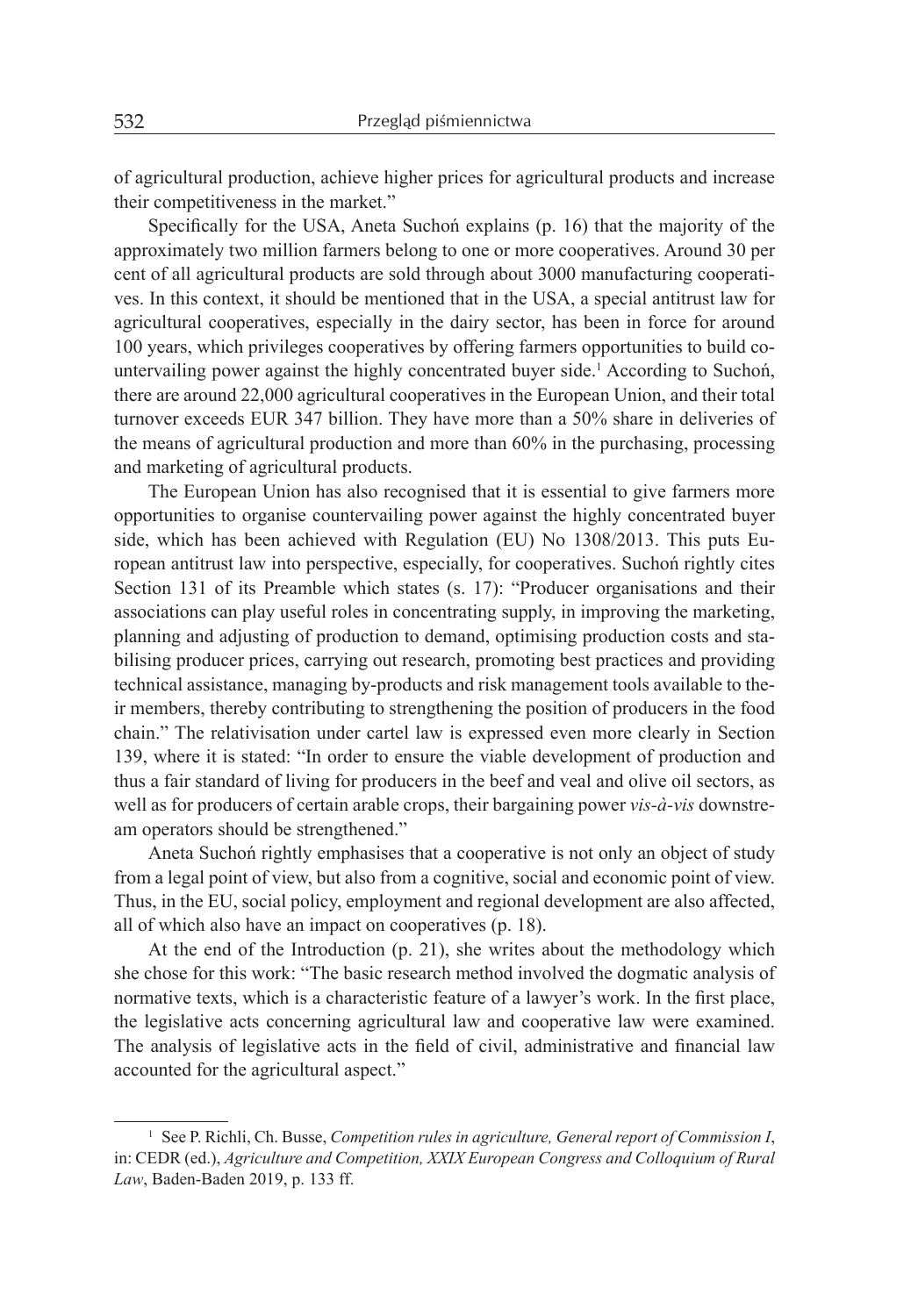In her overview article, Aneta Suchoń presents very interesting explanations and reflections on the origin and the development of legal regulations governing associations of agricultural producers in the world, with particular emphasis on cooperatives in Europe, in which she also gives insights into the development in countries that are not dealt with individually in the book, namely Denmark, the Netherlands and the United Kingdom (p. 23 ff.). One focus is on outlining the influence of the EU on the development of cooperatives (p. 36 ff.).

The description of cooperative law in individual countries usually covers at least the organisation, capitalisation and membership. National legal peculiarities are quite numerous. Only a few elements are mentioned below.

In the contribution on Argentina by Alfredo Gustavo Diloreto, other forms of business, namely corporations, are mentioned in addition to the cooperative, such as the limited liability company and the public limited company, as well as other forms of cooperation such as the cooperation groupings and cooperation consortia. Likewise, there are also other forms of cooperation executed in various forms on a contractual basis (p. 46 ff.).

According to the contribution by Catherine Del Cont and Allison Macé, the legal forms of agricultural production in France are particularly numerous and varied (p. 61 ff.). In addition to the cooperative as a recommended form of co-operation, various legal forms are available for individual farms. Furthermore, producer organisations and contracting arrangements play an important role in the field of co-operation. France has a particularly strong interest in weakening antitrust law for co-operations among agricultural producers. Evidence of this is the "Endives" case, which has become a leading case at the European Court of Justice with regard to the extremely important agricultural antitrust law for farmers.<sup>2</sup>

As we read in the article contributed by José Martinez, Germany has a dogmatically well-developed law on agricultural co-operation (p. 81 ff.). The spectrum ranges from loose cooperation to firm connections under company law and participations in the form of cooperatives and producer organisations. For larger co-operations, Raiffeisengenossenschaften as it is termed in German, have become very important. Of considerable interest are special provisions for certain product areas.

Of particular interest is also the contribution by Christian Busse entitled "Quo vadis Agrarorganisationsrecht? – A brief consideration in six chapters", which deals with basic questions of the development of the laws governing agricultural organisations in Germany and the EU (p. 105 ff.).

The presentation of the Italian legal situation by Irene Canfora shows a considerable influence of the requirements of EU law. However, it seems that not all the possibilities to make EU law more flexible have been exhausted. Producer organisations

<sup>2</sup> On this, see for example R. Mögele, O. Sitar, *Neue Entwicklungen des landwirtschaftlichen Wettbewerbsrechts der EU im Lichte des Endivienurteils des EuGH und der sog. Omnibusnovelle*, "Agrar- und Umweltrecht" 2018, p. 362 ff.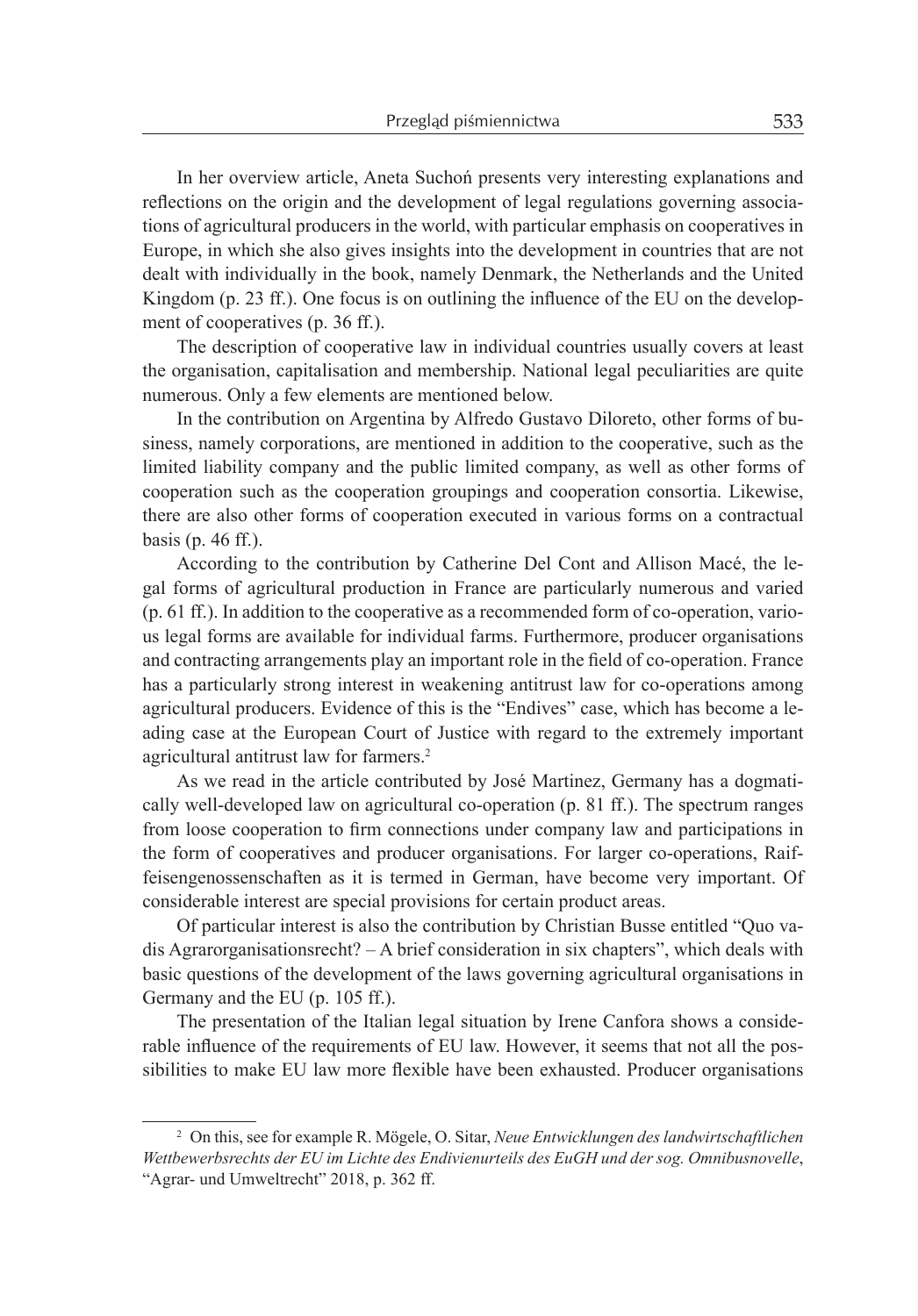are limited to the "marketing role," which hinders other functions and activities of such organisations (p. 121 ff.).

The legal situation in Poland described by Aneta Suchoń is of particular interest not only because there are still over one million agricultural holdings in that country. Structural adjustment is slow. Cooperation is therefore particularly urgent. In the dairy sector, there are more than 100 dairy cooperatives today. Suchoń also describes in detail Polish Farmers Cooperatives, Agricultural Producer Groups and Agricultural Producer Organisations, as well as Social-professional Farmers' Organisations, various branch associations and the unique Rural Housewives associations (p. 133 ff.).

As far as Slovakia is concerned, according to the study by Jarmila Lazíková, producer organisations are important because they allow achieving economies of scale, thus strengthening the market position of farmers (p. 157 ff.). The presentation of the historical development of cooperative law since 1845 is interesting. Between 1948 and 1989, the cooperative idea remained, but underwent a transformation. Today, agricultural cooperatives are structured as producer organisations in order to improve the market position of their members. However, as we read the economic reach of producer organisations is so small that they are not subject to EU competition law, but only to national antitrust law.

In Slovenia, according to the contribution by Franci Avsec, producer organisations are well established and enjoy considerable trust among producers (p. 177 ff.). Agricultural co-operation can be organised in various legal forms, not only as cooperatives, although this form is often chosen. A historical insight is that the current period began in 1992 with the enactment of the Cooperatives Act. Major challenges were posed by accession to the EU in 2004.

Spain has, according to the report of Trinidad Vázquez Ruano, a special feature that a cooperative is already anchored in law at the constitutional level (p. 195 ff.). Regulation takes place at three levels: EU, national and the communities (regional). This embedding is well shown, as are the forms of cooperative integration. The highest organisational level is the "grupos cooperativos." Mergers of cooperatives are also dealt with.

Maria Zuba-Ciszewska has made a contribution under the title "The role of agricultural cooperative movement worldwide – economic comments" (p. 213 ff.). It is based primarily on the data from the International Cooperative Association (ICA) and Euricse. According to these data, there are currently three million cooperatives providing work for 10 per cent of the world's employed people. About 12 per cent of the world's population, spread over almost all countries worldwide, are involved in cooperatives. Among the cooperatives, agricultural cooperatives are particularly significant. In addition, there are data from "Cooperatives Europe" office acts for 176,000 European cooperatives from all economic sectors. Around 57 percent of the largest agricultural cooperatives operate in Europe. According to the author, the main purpose of cooperatives is to improve the social situation of their members and their families.